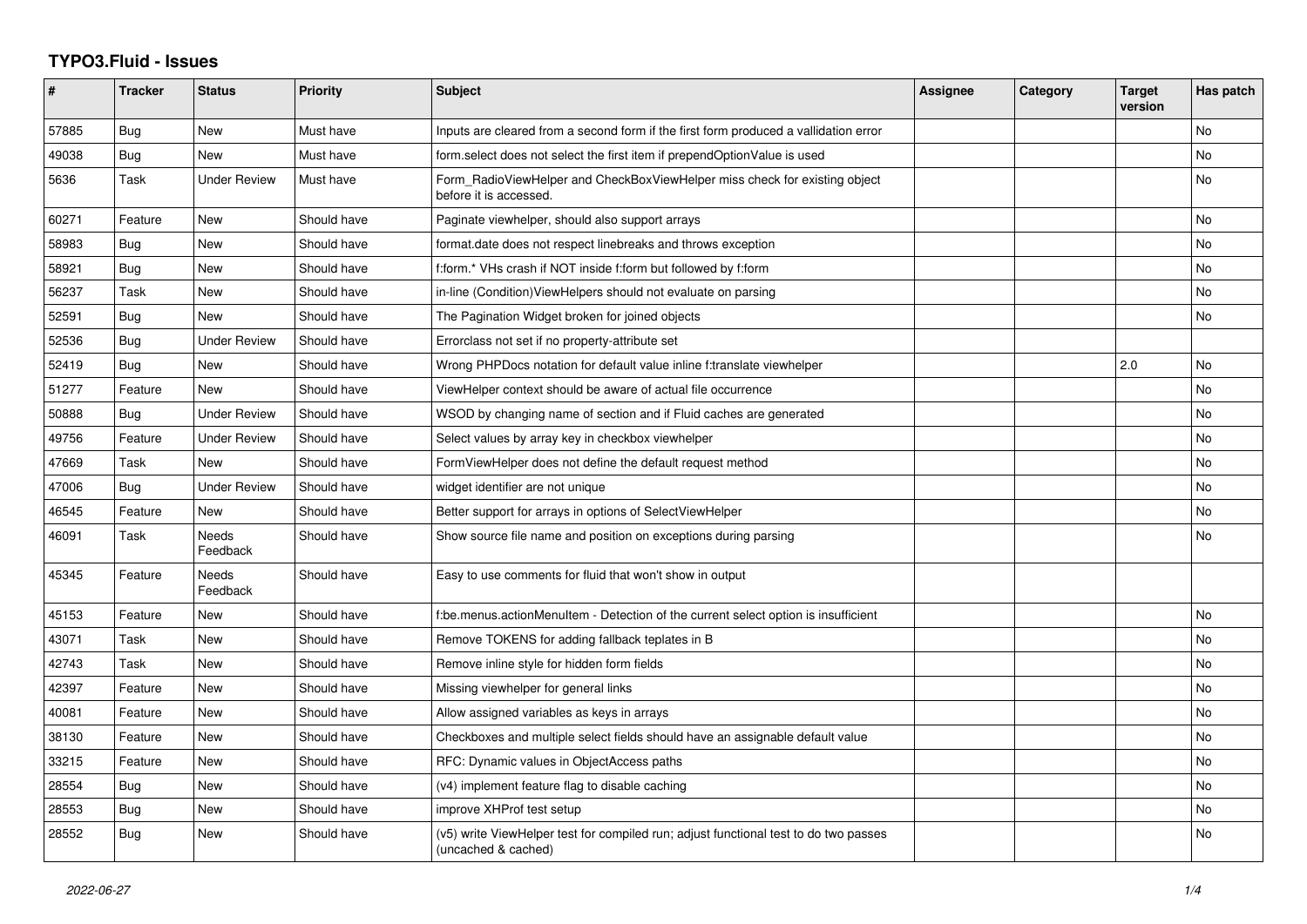| #     | <b>Tracker</b> | <b>Status</b>       | <b>Priority</b> | <b>Subject</b>                                                                                | <b>Assignee</b>        | Category | <b>Target</b><br>version | Has patch |
|-------|----------------|---------------------|-----------------|-----------------------------------------------------------------------------------------------|------------------------|----------|--------------------------|-----------|
| 28550 | Bug            | New                 | Should have     | (v4) make widgets cacheable, i.e. not implement childnodeaccess interface                     |                        |          |                          | No        |
| 28549 | Bug            | New                 | Should have     | make widgets cacheable, i.e. not implement childnodeaccess interface                          |                        |          |                          | No        |
| 13045 | Bug            | New                 | Should have     | Entity decode of strings are different between if-conditions and output of variable           |                        |          |                          |           |
| 9514  | Feature        | New                 | Should have     | Support explicit Array Arguments for ViewHelpers                                              |                        |          |                          |           |
| 3291  | Feature        | Needs<br>Feedback   | Should have     | Cacheable viewhelpers                                                                         |                        |          |                          | No        |
| 55008 | Bug            | <b>Under Review</b> | Should have     | Interceptors should be used in Partials                                                       | Christian Müller       |          |                          | No        |
| 37095 | Feature        | New                 | Should have     | It should be possible to set a different template on a Fluid TemplateView inside an<br>action | Christopher<br>Hlubek  |          |                          | No        |
| 52640 | Feature        | <b>Under Review</b> | Should have     | Create an UnlessViewHelper as opposite to the IfViewHelper                                    | Marc Neuhaus           |          |                          | No        |
| 28551 | Bug            | Accepted            | Should have     | (v4) backport VHTest                                                                          | Sebastian<br>Kurfuerst |          |                          | No        |
| 48355 | Feature        | New                 | Could have      | Assign output of viewhelper to template variable for further processing.                      |                        |          |                          |           |
| 36559 | Feature        | <b>New</b>          | Could have      | New widget progress bar                                                                       |                        |          |                          | Yes       |
| 9005  | Feature        | Accepted            | Could have      | Fluid Template Analyzer (FTA)                                                                 | Sebastian<br>Kurfuerst |          |                          |           |
| 27607 | <b>Bug</b>     | New                 | Must have       | Make Fluid comparisons work when first element is STRING, second is NULL.                     |                        | Core     |                          | No        |
| 51239 | Bug            | <b>Under Review</b> | Must have       | AbstractViewHelper use incorrect method signature for "\$this->systemLogger->log()"           | Adrian Föder           | Core     |                          | Yes       |
| 33551 | Bug            | New                 | Must have       | View helper values break out of a partial scope                                               | Sebastian<br>Kurfuerst | Core     |                          | No        |
| 46257 | Feature        | <b>Under Review</b> | Should have     | Add escape sequence support for Fluid                                                         |                        | Core     |                          | No        |
| 39990 | Bug            | New                 | Should have     | Same form twice in one template: hidden fields for empty values are only rendered<br>once     |                        | Core     |                          | No        |
| 32035 | Task           | New                 | Should have     | Improve fluid error messages                                                                  |                        | Core     |                          | Yes       |
| 4704  | Feature        | New                 | Should have     | Improve parsing exception messages                                                            |                        | Core     |                          |           |
| 3481  | Bug            | New                 | Should have     | Use ViewHelperVariableContainer in PostParseFacet                                             |                        | Core     |                          | No        |
| 12863 | Bug            | New                 | Should have     | Attributes of a viewhelper can't contain a '-'                                                | Sebastian<br>Kurfuerst | Core     |                          | No        |
| 33394 | Feature        | Needs<br>Feedback   | Should have     | Logical expression parser for BooleanNode                                                     | <b>Tobias Liebig</b>   | Core     |                          | No        |
| 62346 | Feature        | New                 | Could have      | f:comment should have high precende                                                           |                        | Core     | 3.x                      | No        |
| 30555 | Feature        | New                 | Could have      | Make TagBuilder more extensible                                                               |                        | Core     |                          | No        |
| 10472 | Feature        | New                 | Could have      | Fluid Standalone distribution                                                                 |                        | Core     |                          | No        |
| 7608  | Feature        | New                 | Could have      | Configurable shorthand/object accessor delimiters                                             |                        | Core     |                          | Yes       |
| 1907  | Feature        | New                 | Could have      | Default values for view helpers based on context                                              |                        | Core     |                          |           |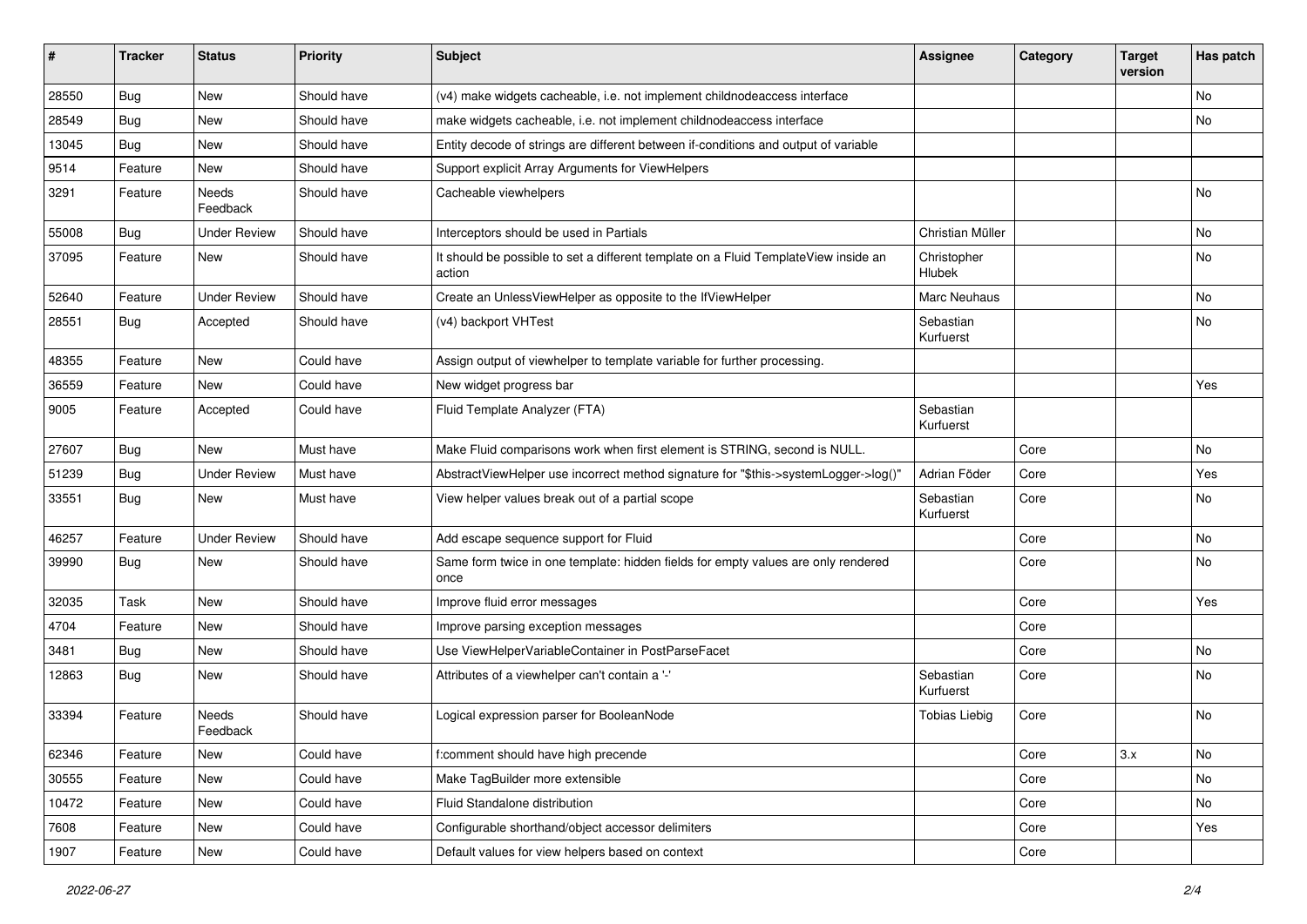| $\vert$ # | <b>Tracker</b> | <b>Status</b>       | <b>Priority</b> | <b>Subject</b>                                                                                         | <b>Assignee</b>             | Category           | Target<br>version | Has patch      |
|-----------|----------------|---------------------|-----------------|--------------------------------------------------------------------------------------------------------|-----------------------------|--------------------|-------------------|----------------|
| 38369     | <b>Bug</b>     | New                 | Must have       | Resource ViewHelpers should not fall back to request package                                           |                             | View               |                   | <b>No</b>      |
| 46289     | Bug            | Needs<br>Feedback   | Should have     | Enable Escaping Interceptor in XML request format                                                      |                             | View               | 2.0.1             | No             |
| 45394     | Task           | New                 | Should have     | Forwardport Unit test for standalone view                                                              |                             | View               |                   | <b>No</b>      |
| 43072     | Task           | New                 | Should have     | Remove TOKENS for adding templates fallback in Backporter                                              |                             | View               |                   | N <sub>o</sub> |
| 60181     | Feature        | New                 | Could have      | Caching mechanism for Fluid Views/Templates                                                            |                             | View               |                   | No             |
| 8989      | Feature        | Needs<br>Feedback   | Could have      | Search path for fluid template files                                                                   |                             | View               |                   | No             |
| 60856     | <b>Bug</b>     | New                 | Must have       | Target attribute not supported by the form viewhelper                                                  |                             | <b>ViewHelpers</b> |                   | Yes            |
| 51100     | Feature        | <b>New</b>          | Must have       | Links with absolute URI should have the option of URI Scheme                                           |                             | ViewHelpers        |                   | <b>No</b>      |
| 40064     | Bug            | New                 | Must have       | Multiselect is not getting persisted                                                                   |                             | ViewHelpers        |                   | No             |
| 59057     | Bug            | Under Review        | Must have       | Hidden empty value fields shoud be disabled when related field is disabled                             | <b>Bastian</b><br>Waidelich | <b>ViewHelpers</b> |                   | <b>No</b>      |
| 33628     | Bug            | Needs<br>Feedback   | Must have       | Multicheckboxes (multiselect) for Collections don't work                                               | Christian Müller            | <b>ViewHelpers</b> |                   | No             |
| 65424     | Bug            | <b>Under Review</b> | Should have     | SelectViewHelper must respect option(Value Label)Field for arrays                                      |                             | <b>ViewHelpers</b> |                   | <b>No</b>      |
| 60003     | Feature        | <b>New</b>          | Should have     | Add required-Attribute to f:form.password                                                              |                             | <b>ViewHelpers</b> |                   | <b>No</b>      |
| 54284     | Bug            | New                 | Should have     | Default Option for Switch/Case VH                                                                      |                             | <b>ViewHelpers</b> |                   | <b>No</b>      |
| 49600     | <b>Bug</b>     | <b>New</b>          | Should have     | f:form tag shown as a HTML on frontend                                                                 |                             | <b>ViewHelpers</b> |                   | <b>No</b>      |
| 44234     | Bug            | <b>Under Review</b> | Should have     | selectViewHelper's sorting does not respect locale collation                                           |                             | <b>ViewHelpers</b> | 2.1               | No             |
| 39936     | Feature        | <b>New</b>          | Should have     | registerTagAttribute should handle default values                                                      |                             | <b>ViewHelpers</b> |                   | <b>No</b>      |
| 37619     | Bug            | New                 | Should have     | Fatal Error when using variable in name attribute of Section ViewHelper                                |                             | <b>ViewHelpers</b> |                   | <b>No</b>      |
| 36410     | Feature        | New                 | Should have     | Allow templates to send arguments back to layout                                                       |                             | ViewHelpers        |                   | <b>No</b>      |
| 34682     | Bug            | Under Review        | Should have     | Radio Button missing checked on validation error                                                       |                             | ViewHelpers        |                   | <b>No</b>      |
| 30937     | Bug            | New                 | Should have     | CropViewHelper stringToTruncate can't be supplied so it can't be easily extended                       |                             | ViewHelpers        |                   | Yes            |
| 10911     | Task           | New                 | Should have     | Tx_Fluid_ViewHelpers_Form_AbstractFormViewHelper->renderHiddenIdentityField<br>should be more reliable |                             | ViewHelpers        |                   | No             |
| 9950      | Task           | New                 | Should have     | Binding to nested arrays impossible for form-elements                                                  |                             | ViewHelpers        |                   |                |
| 8648      | Bug            | New                 | Should have     | format.crop ViewHelper should support all features of the crop stdWrap function                        |                             | <b>ViewHelpers</b> |                   | <b>No</b>      |
| 54195     | Task           | New                 | Should have     | Rename and move FormViewHelper's errorClass value, currently 'f3-form-error'                           | Adrian Föder                | <b>ViewHelpers</b> |                   | No             |
| 58862     | Bug            | Needs<br>Feedback   | Should have     | FormViewHelper doesn't accept NULL as value for \$arguments                                            | Bastian<br>Waidelich        | <b>ViewHelpers</b> |                   | Yes            |
| 43346     | Feature        | <b>Under Review</b> | Should have     | Allow property mapping configuration via template                                                      | Karsten<br>Dambekalns       | <b>ViewHelpers</b> | 2.1               | <b>No</b>      |